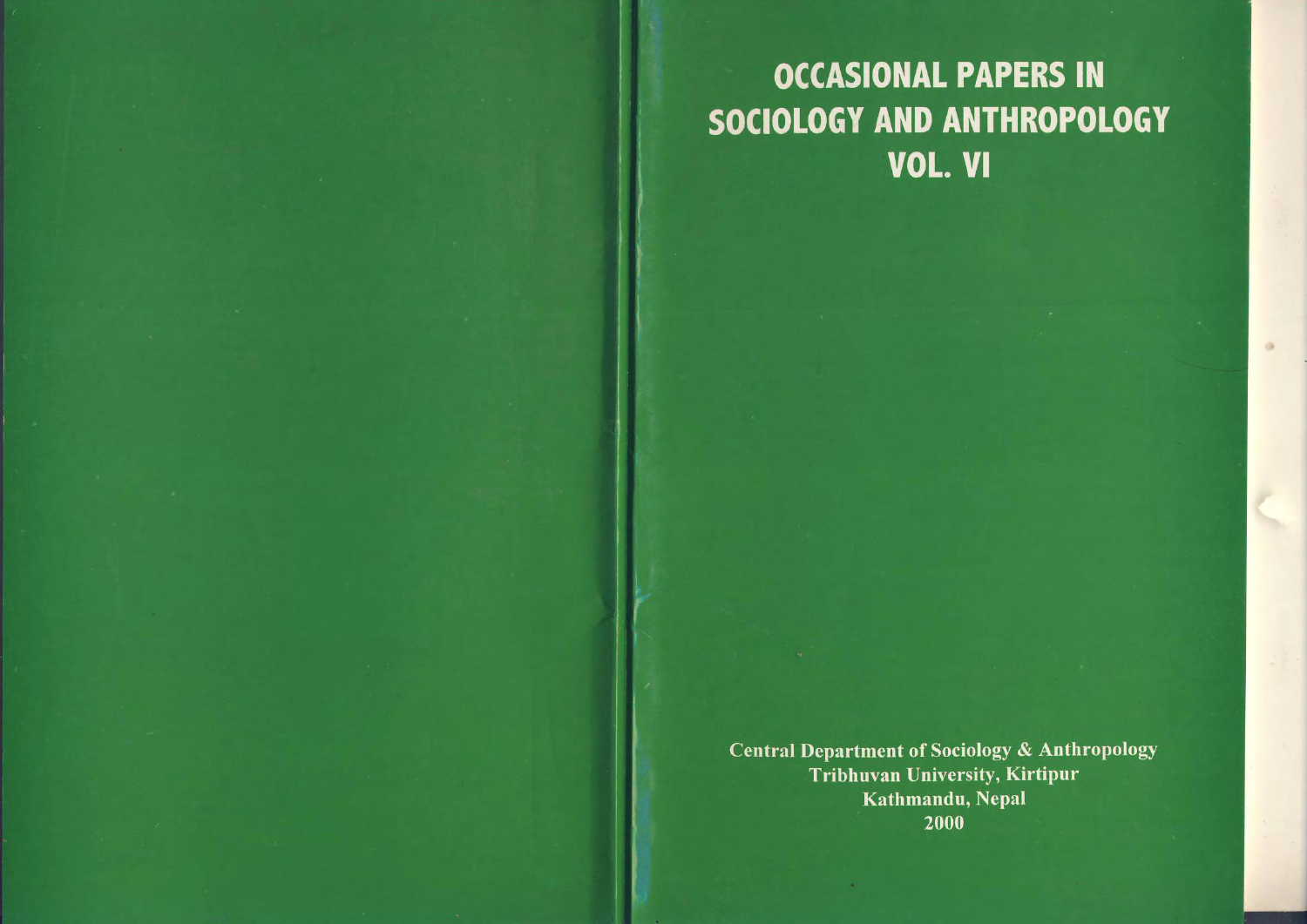## **OCCASIONAL PAPERS IN SOCIOLOGY AND ANTHROPOLOGY**

#### **Volume 6**

**Editorial Board** Risikeshab Raj Regmi Kailash Nath Pyakuryal Padam Lal Devkota

Laya Prasad Upreti Binod Pokharel Suresh Dhakal

### **Published by**

Central Department of Sociology and Anthropology **Tribhuvan University, Kirtipur** Kathmandu, Nepal 2000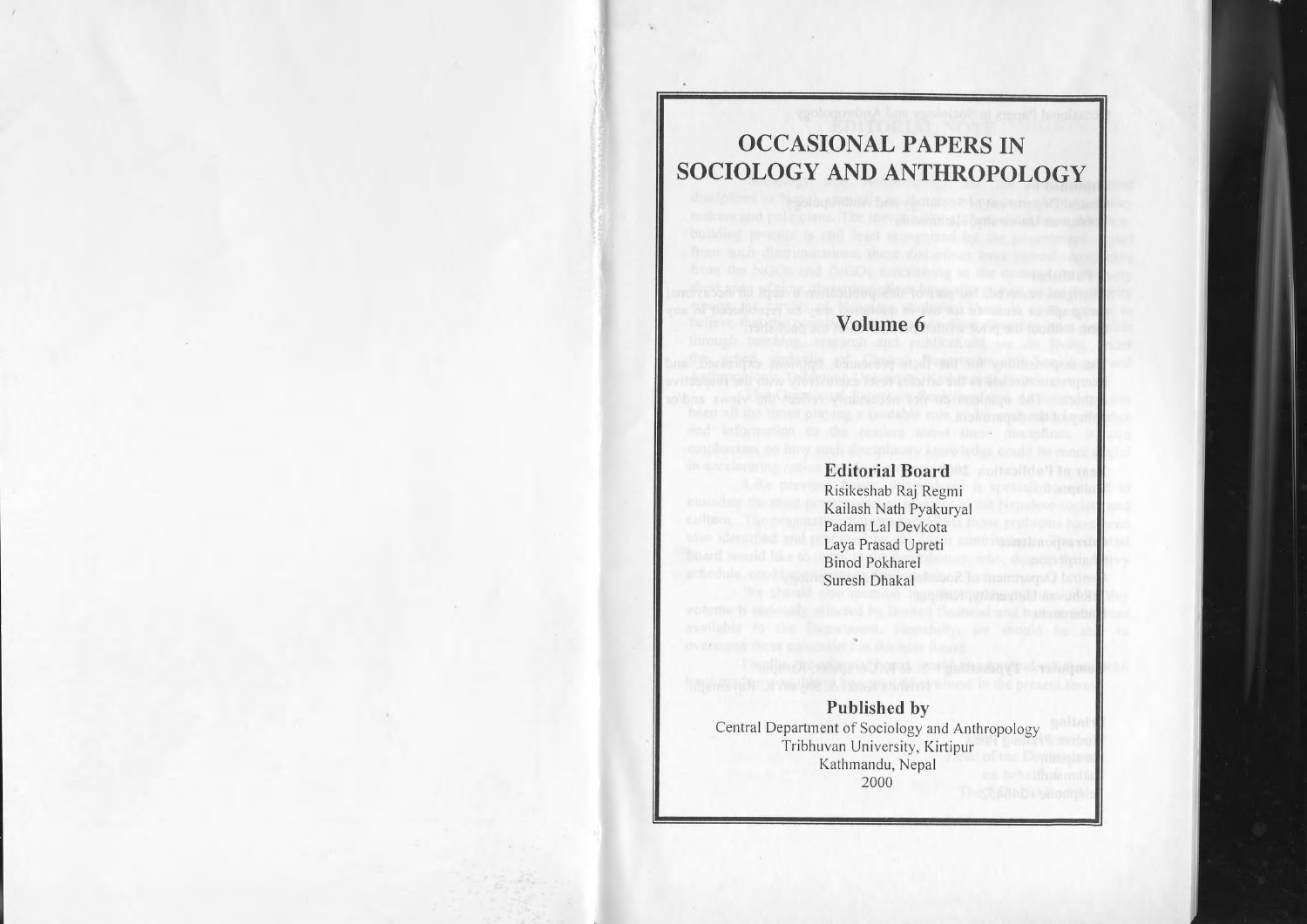**Occasional Papers in Sociology and Anthropology**

## Published by COSTETTING COMPANY TO THE TELEVISION

Central Department of Sociology and Anthropology **Tribhuvan University, Kathmandu**

#### © Publisher

**All rights reserved. <sup>0</sup> pan of this publication except an occasional paragraph or sentence for use in quotation may be reproduced in any form without the prior written permission** ofthe **publisher.**

**The responsibility for the facts presented. opinions expressed. and interpretation made in the articles rests exclusively with the respective authors. The opinions do not necessarily reflect the views and/or pol icy of the department.**

Year of Publication 2000 Volume 6

**Correspondence Chairperson Central Department of Sociology and Anthropology Tribhuvan University**, **Kirtipur** Kathmandu

Computer Typesetting: S. & K. Computer, Kirtipur **Krishna Karki & Shyam K. Rayamajhi**

**Printing**

**Modern Printing Press Kantipath** Kathmandu Telephone: 246452

### **EDITORIAL** NOTE

Sociology and Anthropology are the most neglected **disciplines in Nepal, specially on the pari of national planners. policy** makers and politicians. The inevitability of these disciplines in nation**building process is still least recognized by the government. Apart from such discriminations, these disciplines have gained recognition** from the NGOs and INGOs functioning in the country. In the very **short span** of time, **these disciplines have also gained wider popularity among the circles of Nepalese students. There is every reason to** believe that the popularity of these two disciplines has been possible **through teaching, research and publications we do living under the grand umbrella of Central Department of Sociology and** Anthropology, Tribhuvan University, Kathmandu Nepal.

**The Occasional Papers in Sociology and Anthropology has been all the times playing <sup>a</sup> laudable role in disseminating knowledge and information to the readers about these disciplines. It also emphasizes on how such disciplinary knowledge could be more useful in accelerating nation-building process.**

**Like previous issues, this volume is specially projected to elucidate the most pressing issues inherent in the Nepalese society and culture. The pragmatic solutions to address those problems have been** also identified and proposed by the paper contributors. The editorial board would like to thank to the contributors, who, despite their heavy **schedule, could contribute to this volume.**

**We should also mention that the timely publication of this volume is seriously affected by limited financial and human resources** available to the Department. Hopefully. we should be able to **overcome these constraints in the near future.**

Finally, the editorial board would like to thank all those who **have made it possible to bring out this volume in the present form.**

> Prof. R.R. Regmi Head of the Department on behalf of The Editorial Board